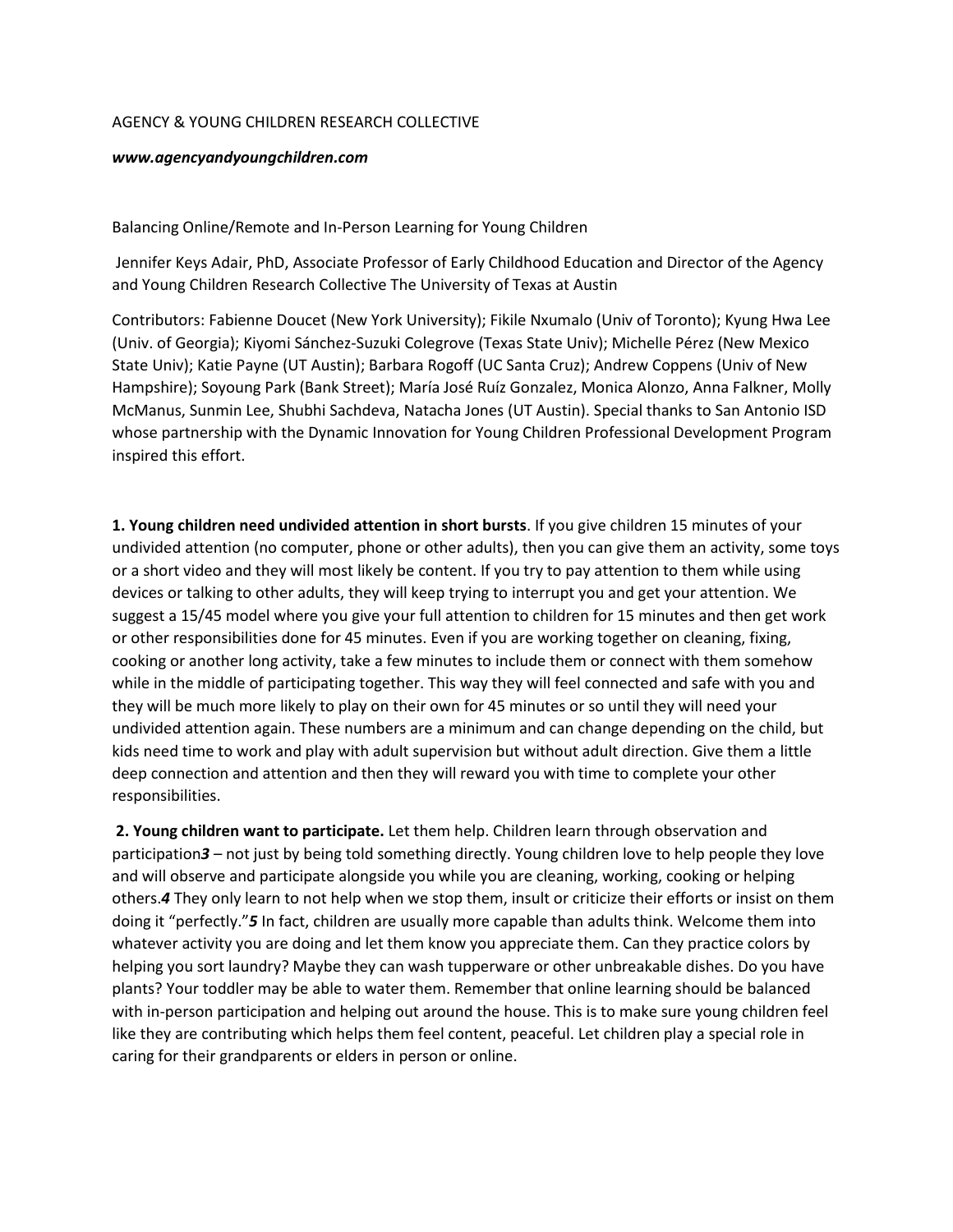**3. Young children's attention lasts longer with one activity or set of toys at a time.** With in-person or hands-on learning, young children are more engaged when there are fewer options. This means that giving them a box with lots of trains, balls, blocks or sticks is too much and can overwhelm. Instead, give young children balls and a ramp OR sticks and pots OR blocks and cars or any small set of everyday objects from around the house. Old clothes, shoes and bags can spark imagination. You can play with them to get them going and then let them be to build and play. Then, when the time is over, you can take those away and offer a different activity or set of toys for them. Balancing Online/Remote and In-Person Learning for Young Children The idea is to make things special and foster curiosity.*6* When children are interested and exploring, they will spend much more time engaged without your help. It's a good time to explore the home for toys that have been lost or shoved in a closet or corner! They can be used for play or to give away!

**4. Young children learn through their bodies – let them touch, move, shake and yell when possible**. To balance out online learning (apps, videos, online lessons, etc.) children need in-person body experiences where they use their 5 senses and utilize their bodies to learn. This means moving, using objects for a variety of purposes (a pot or pan can be used as an instrument, container, pretend pool for toys or a way to move objects around the room), and being able to use their bodies to explore and make noise. Parents working at home or trying to find some peace in all this upheaval do not want noise all the time so really let go and allow children to make noise sometimes and really let go and then you can insist on quiet other times of the day.

**5. Young children respond to direct connection, affection and love**. When children will not leave you alone or seem needy - they usually need love, attention and listening. If you can offer this - even if just for a couple of minutes - they are more likely to feel reassured and let you get some work done.*7* It is helpful for young children to know what is going on. Find calm and reassuring ways to let children know what is happening at work, in the world or what the new normal will be like at home. Young children can handle difficult topics and circumstances if adults can be calm, communicate and reassure young children that they are loved and cared for.

**6. Young children benefit from simplicity**. Planning for 10 minutes at night can save you hours of time the next day. You can plan out a schedule for the day that includes rest time, 3 meals, online time, outdoor time, and in-person learning time. You can collect items from around the house that you might need in a box so you have them handy. Young children do not need fancy toys. They just need to be able to touch and move things and explore how they work - they are usually interested in very simple items they see each day. For example, spooning beans into a cup feels good. So does moving containers around the house and putting things in them. Children also love learning games their parents and grandparents enjoyed playing.

**7. Young children speed up and calm down on outside walks (if possible).** Taking care of nature and being able to spend time with plants, animals and scenery gives young children things to think about, notice, observe and talk about.*8* Children are usually really excited to be outside at first and then they calm down. They are the ones that notice a really small puddle, the tiny rock inside, the airplane in the sky, or the leaves that fell off the tree. This noticing can give adults a break and a way to feel some calm and appreciation for how smart children are. Balancing Online/Remote and In-Person Learning for Young Children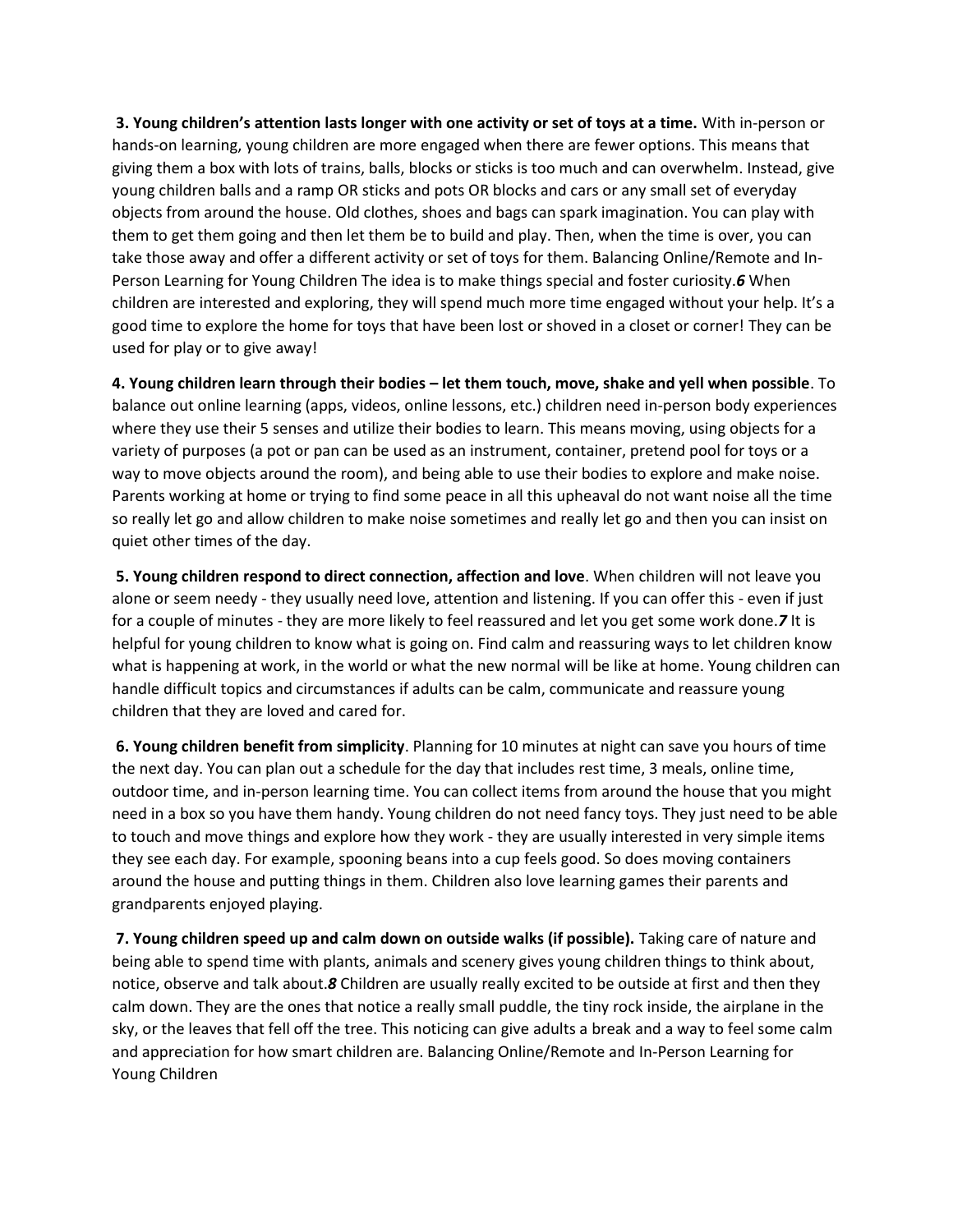**8. Young children need some space.** If possible, move furniture around so that there is floor space for different kinds of activities. It might not look great but floor space is helpful for children to entertain themselves. Sitting down with them on the floor helps them feel connected.

**9. Young children need to share their knowledge**. Find ways for children to present, share or contribute their knowledge to others in the family or household or online to extended communities so they can have their new knowledge validated.*9* When students have a sense that there will be an audience for their work, it adds another purpose, as well as helps them focus on how they want to share their knowledge.*10* This is a great opportunity to connect with friends and communities that children are a part of but rarely see or connect with. Asking young children questions is a great way to keep them talking and sharing. Questions such as "I wonder how that happened?" or "How did you do that?" or even repeating back what young children say to you as if it is a question propels them to keep talking to you.

**10. Young children love stories.** Children can listen to stories read online, by their family members inperson or on-line. They can listen to their friends' parents reading a story. Parents and grandparents can share oral stories or read stories to others in the class through platforms like Instagram or Zoom. Children will love hearing people they know telling them stories.*11* Hearing stories from community members and underrepresented groups can be especially powerful for young children to see how everyone matters in the world.*12*

**11. Young children will learn more from GOOD content**. Think carefully about content! Just like there are very good websites, podcasts, videos and online games for young children, there are also terrible ones. Any site that promotes gender/racial stereotypes or treats children like babies (high-pitched baby talk, pink for girls and blue for boys) - choose a new one! There are plenty. Trust your instinct because young children need YOUR guidance and direction online. As you choose videos or podcasts for children, it is ok to reject ones that you don't want to hear while you work. Choosing content that you also enjoy will help you engage with children about it later.

**12. Young children depend on you, so take care of yourself**. In such stressful times, sleep and healthy eating are important. Having people to call and healthy ways to relax are not luxuries but a necessity to get through the stress, anxiety and uncertainty that COVID-19 is bringing. While you may have a unique situation, you are not alone and it is important to find ways to show love to yourself and deepen friendships so you can feel supported. Balancing Online/Remote and In-Person Learning for Young Children

## Citations:

**3** Correa-Chávez, Maricela, Rebeca Mejía-Arauz, and Barbara Rogoff (2015).Children Learn by Observing and Contributing to Family and Community Endeavors: A Cultural Paradigm. Advances in Child Development and Behavior 49. Waltham, MA: Academic Press; Urrieta, Luis (2015) Learning by Observing and Pitching In and the Connections to Native and Indigenous Knowledge Systems. In Advances in Child Development and Behavior, 49:357–379. Elsevier; Alcalá, Lucía, Barbara Rogoff, Rebeca Mejía-Arauz, Andrew D. Coppens, and Amy L. Dexter (2019). Children's Initiative in Contributions